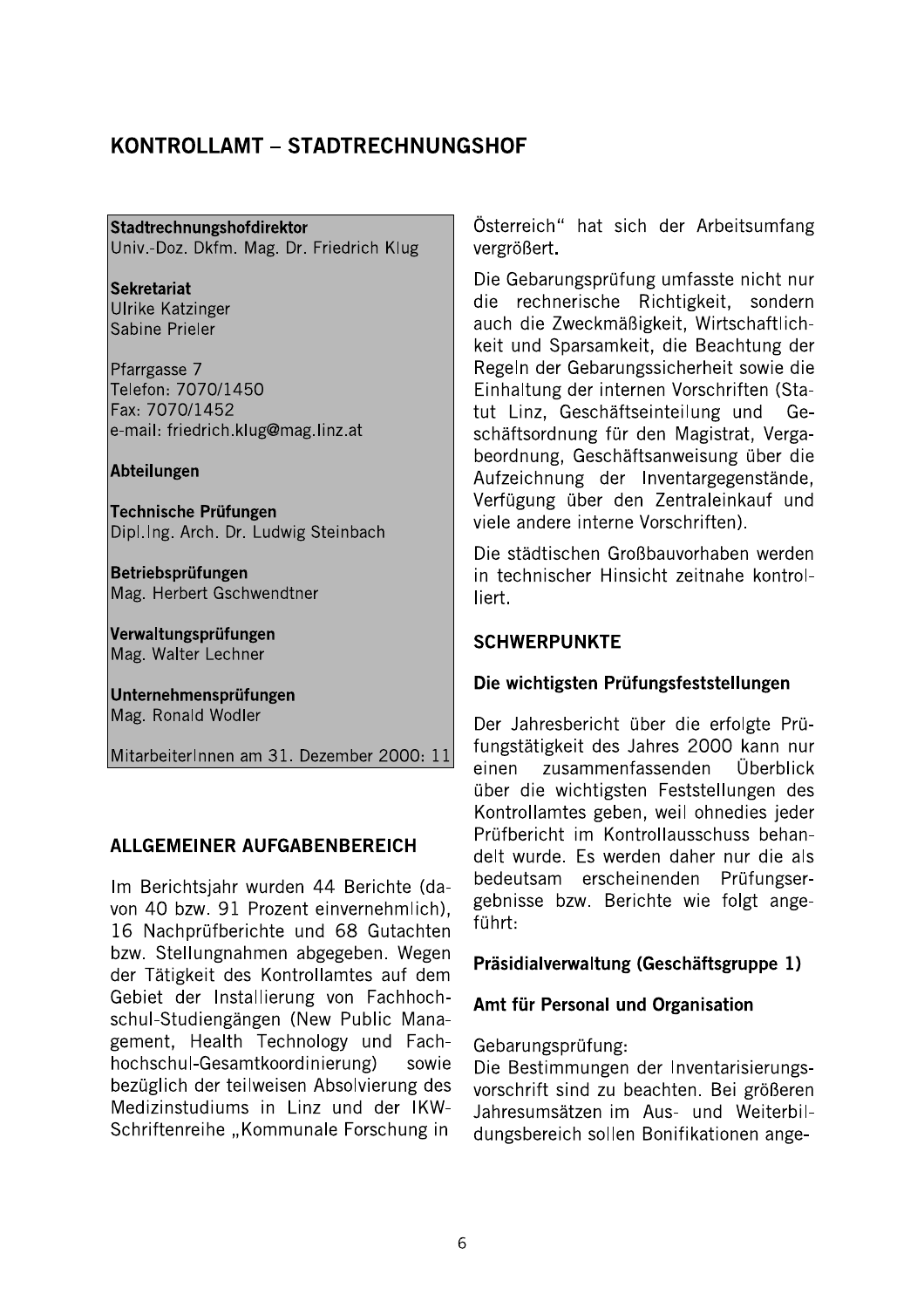strebt werden. Der Auftrag an SAP erfolgte als Sonderfall, obwohl er über dem Schwellenwert von 200.000 ECU lag.

#### Magistratskankenfürsorge

#### Gebarungsprüfung:

Im Jahr 1998 stiegen die Ausgaben für Heilmittel, Heilbehelfe und ambulante Behandlungen stark, weshalb Beschlüsse zur Gegensteuerung gefaßt wurden, welche die Verursacher belasten.

Die Rentabilität der Zahnstation ist wesentlich gesunken, was zum Teil auf den häufigen Wechsel beim ärztlichen Personal und andererseits auf die Forcierung der prophylaktischen Maßnahmen zulasten der Prothetik zurückzuführen ist.

#### Fremdenverkehrszentrale

#### Gebarungsprüfung:

Die Fusion der Fremdenverkehrszentrale mit dem Tourismusverband Linz wurde im Lichte der vom Gemeinderat beauftragten Überlegungen zur Aufgabenreform und -entlastung zur Diskussion gestellt, um mögliche Synergieeffekte lukrieren zu können.

#### Einwohner- und Standesamt

#### Gebarungsprüfung:

Unter anderem wurde darauf hingewiesen, daß die Wahlkostenersätze für die Bundespräsidentenwahl vom 19. April 1998 in Höhe von über 500.000,- Schilling noch nicht geleistet wurden.

#### Finanz- und Vermögensverwaltung (Geschäftsgruppe 2)

#### **Finanzrechts- und Steueramt**

#### Gebarungsprüfung:

In diesem umfassenden Bericht werden Personalengpässe auf dem Gebiet der Gewerblichen Abgaben und der Vollstreckung sowie organisatorische bzw. EDVprogrammtechnische Verbesserungspotenziale aufgezeigt. Einnahmeverluste auf dem Gebiet der Pfändungsgebühr sollten ebenso vermieden werden wie hohe Au-Benstände und Aktenrückstände. Weiters wurde die Überprüfung der Gebrauchsabgabe der ESG (Linzer Elektrizitäts-Fernwärme- und Verkehrsbetriebe AG) und SBL (Stadtbetriebe Linz GmbH), die Intensivierung der Zusammenarbeit mit dem Erhebungsdienst und die genaue Führung von Abwesenheitsaufzeichnungen empfohlen.

#### Stadtkämmerei

Rechnungsabschluss 1999:

Der Sparkurs muss wegen der eingetretenen Verschlechterung der Finanzkraft der Stadt Linz fortgesetzt werden. Die Belastung aus dem Titel "Krankenhauswesen" beläuft sich auf 433 Millionen Schilling. Die offenen Bestellungen liegen bei 663 Millionen Schilling und sollten nach Einführung des **SAP-Systems** EDVunterstützt ermittelt werden.

#### Kassenprüfung:

Der Vergleich zwischen dem SOLL- und IST-Bestand war nicht möglich, was mit der Einführung von SAP in Zusammenhang steht.

#### Kassenreste 1999:

Die Rückstände gehen bis ins Jahr 1993 zurück. Einige Akten konnten nicht gefunden werden - Absetzungen wegen Vollstreckungsverjährung mußten vorgenommen werden.

#### Einnahmeprüfung 2001:

In diesem Bericht wurde ein disponibles Einnahmepotential von ca. 6 Millionen Schilling aufgezeigt, dessen tatsächliche Nutzung letztlich von politischen Entscheidungen abhängig ist.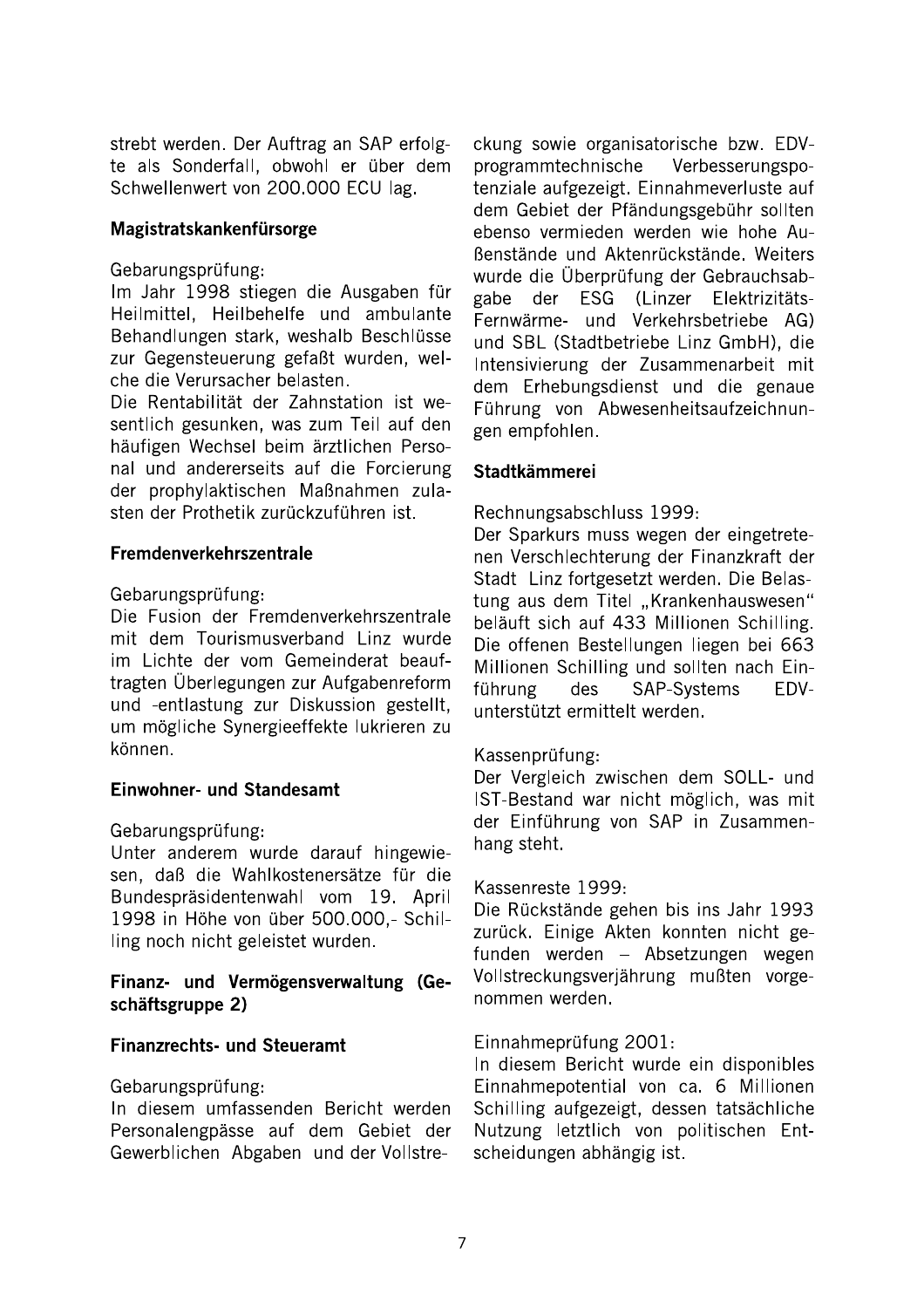## **Allgemeines Krankenhaus**

## Gebarungsprüfung AKh:

Die Gesamtkosten der Akademie für medizinische Berufe betrugen 1998 66,3 Millionen Schilling. Der Aufwand für die Zuwendungen an die SchülerInnen sinkt mit der Neuregelung ab 1. September 1998 von 31.5 Millionen Schilling auf rund 26 Millionen Schilling.

#### **Bezirks**und Sozialverwaltung  $(Ge$ schäftsgruppe 3)

## Amt für soziale Angelegenheiten

Gebarungsprüfung:

Per Ende 1998 wurden Kassenreste von ca. 4,6 Millionen Schilling festgestellt. Die offene und geschlossene Sozialhilfe weist im Rechnungsiahr 1998 einen Zuschußbedarf von rund 235 Millionen Schilling auf.

# Amt für Jugend und Familie

Beschwerde wegen Ausschreibung von Auto-Kinder-Sicherheitssitzen - Vergabeprüfung gemäß § 21 VgO (31):

Das Kontrollamt stellte die vergaberechtskonforme Vorgangsweise des Amtes für Jugend und Familie fest.

# Kulturverwaltung (Geschäftsgruppe 4)

#### **Musikschule**

Gebarungsprüfung:

Zur Aufgabenentlastung schlägt das Kontrollamt abermals die Übergabe an das Land Oberösterreich vor.

#### **Museum**

Gebarungsprüfung 1999

Die Projektabwicklung "Genesis" erfolgte plangemäß. Der Kunstankauf des Muse-

ums und der Kulturverwaltung insgesamt wurde dargestellt.

Ankaufsbudget 1999: 4,054 Millionen Schilling insgesamt.

Neue Galerie 3.212 Millionen Schilling. Kulturamt 0.425 Millionen Schilling. Museum 0,417 Millionen Schilling.

## **Bibliotheken**

Gebarungsprüfung:

Der Zuschußbedarf weist steigende Tendenz auf und belief sich 1999 auf ca. 40 Millionen Schilling. Die Entlehnungszahlen sind leicht steigend (1999: rund 800.000 .- Schilling).

Die Standorte der Zweigstellen sind auf Grund der sich ändernden Bevölkerungsund Nachfragestruktur aufgabenkritisch zu hinterfragen. Die Verbesserung der Internet-Kiosk-Nutzung ist anzustreben. Die Bestimmungen der Vergabeordnung

und der Verfügung über die Zentralisierung des Einkaufs sind zu beachten.

# Bauverwaltung (Geschäftsgruppe 5)

#### Amt für Technik

#### Gebarungsprüfung:

In diesem Bericht werden die Bekenntnisse der Stadt Linz zum Klimaschutz und zur Energieeinsparung in Erinnerung gerufen, wobei über den Stand der Umsetzungsmaßnahmen berichtet wird. So wurde der Energieverbrauch in den kommunalen Gebäuden noch nicht vollständig erfaßt und fließen derzeit erst ca. 10 Prozent der Energieverbrauchsdaten in die Energiebuchhaltung ein. Die Kostenanteile für Elektro-Energie sind noch sehr hoch. Vermehrter Personaleinsatz auf diesem Gebiet würde sich rentieren.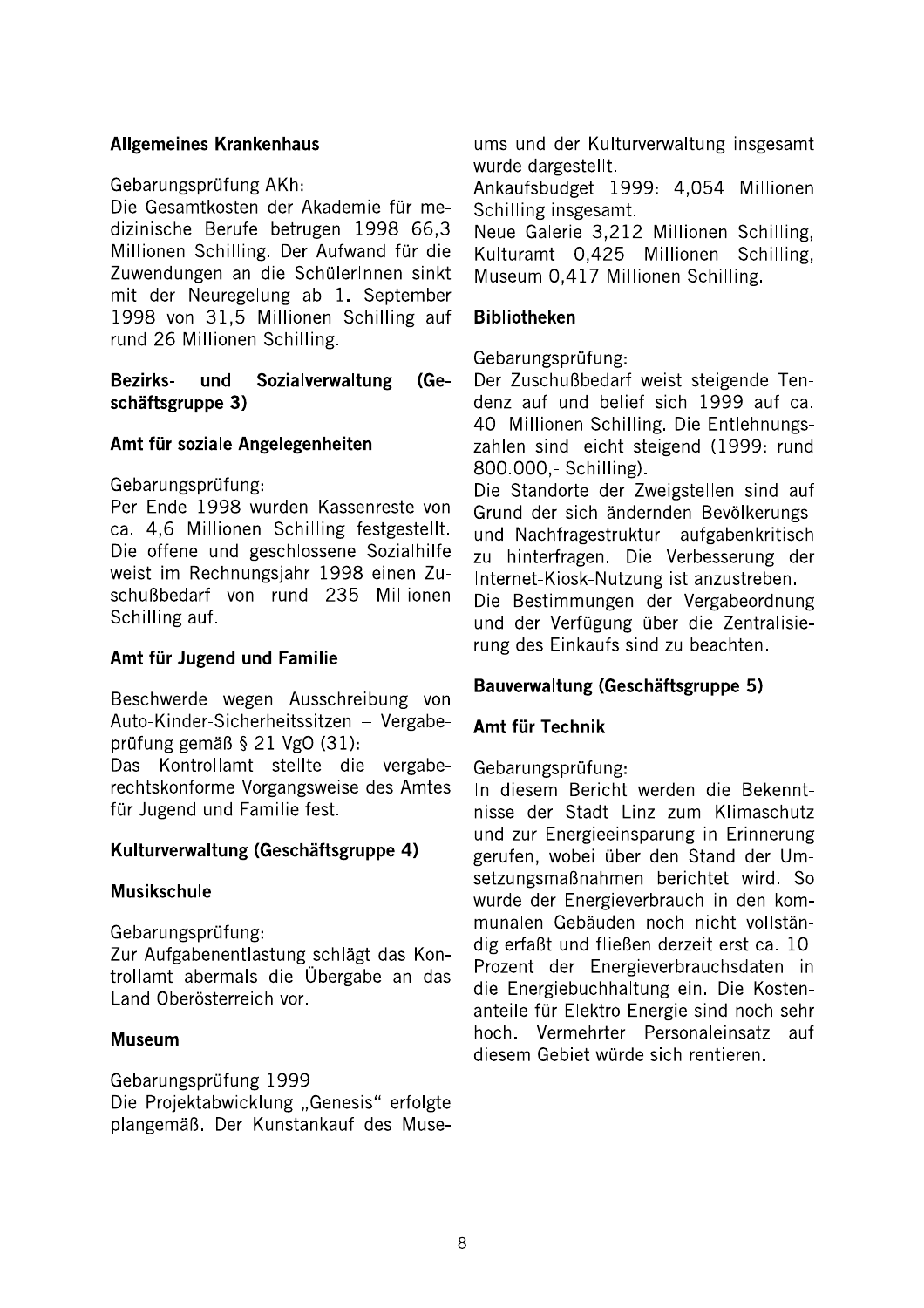## Bauwirtschaftsamt, nunmehr Bauamt

Gebarungsprüfung Vergabestelle:

Eine klare Kompetenzregelung und die Personalrotation wurde vorgeschlagen. Einige nach Ansicht des Kontrollamtes nicht gerechtfertigte § 8-Vergaben wurden aufgezeigt.

## Hochbauamt

#### Gebarungsprüfung:

Die Zusammenfassung von Hochbauamt, Amt für Technik und Liegenschaftsamt/Liegenschaftserhaltung würde synergetische Effekte bringen, die genützt werden sollten.

"LENTOS" wird außerbudgetär finanziert, wird aber den laufenden Haushalt belasten. Zu den Projektkosten von 456,2 Millionen Schilling sind noch folgende Kostenbestandteile hinzuzurechnen:

| Bedienstete des Hoch-         | 14 Millionen     |
|-------------------------------|------------------|
| bauamtes und des Am-          | Schilling        |
| ltes für Technik              |                  |
| <b>Finanzierungs- und Be-</b> | 14 Millionen     |
| l triebskosten                | <b>Schilling</b> |

# Vermessungsamt

Gebarungsprüfung:

Vorschläge auf dem Gebiet der Leistungsverrechnung (GIS-Daten, Farbkopien), der Stornierung von Rechnungen und des Vergabewesens wurden unterbreitet. Gegen die vorhandenen Aktenrückstände sind organisatorische Maßnahmen zu setzen.

# **Tiefbauamt**

Gebarungsprüfung:

Bei der "Linz-Rad"-Veranstaltung handelt es sich nach Ansicht des Kontrollamtes um eine Öffentlichkeitsarbeit, die nicht zu den Aufgaben des Tiefbauamtes zählt.

Das Kontrollamt wies darauf hin, daß die Bestimmungen der Vergabeordnung zu beachten sind und der von den Stadtbetrieben Linz für Fremdleistungen (Kfz-Reparaturen) vertragsgemäß in Rechnung gestellte Verwaltungskostenbeitrag von 10 Prozent als nicht angemessen erscheint.

# Zeitnahe Kontrollen

# Seniorenheim Neue Heimat

des  $Im$ **Sinne** Magistratsdirektor-Auftrages vom 24. Februar 1993 hat das Kontrollamt die zeitnahe Kontrolle dieses Projektes hinsichtlich Zweckmäßigkeit, Sparsamkeit und Wirtschaftlichkeit sowie rechnerischer Richtigkeit im Sinne des § 39 Statut Linz 1992 wahrzunehmen.

Zeitnahe Kontrolle; 8. Prüfbericht: Der Gesamtfertigstellungstermin per Ende 1999 verzögerte sich durch die Insolvenz der Fa. Bacon. Kostenüberschreitungen zeichneten sich nicht ab.

Zeitnahe Kontrolle: 9. Prüfbericht: Die Arbeiten entsprachen dem vorgegebenen Termin- und Kostenplan.

Zeitnahe Kontrolle; 10. Prüfbericht: Das Gesamtprojekt wurde termingerecht abgeschlossen und am 5. Mai 2000 feierlich eröffnet. Kostenüberschreitungen zeichneten sich nicht ab.

Zeitnahe Kontrolle; 11. Prüfbericht: Das Gesamtprojekt wurde in Betrieb genommen. Kostenüberschreitungen zeichneten sich nicht ab.

## Seniorenheim Dornach - Auhof/Sombartstraße

 $Im$ Sinne des Magistratsdirektor-Auftrages vom 24. Februar 1993 hat das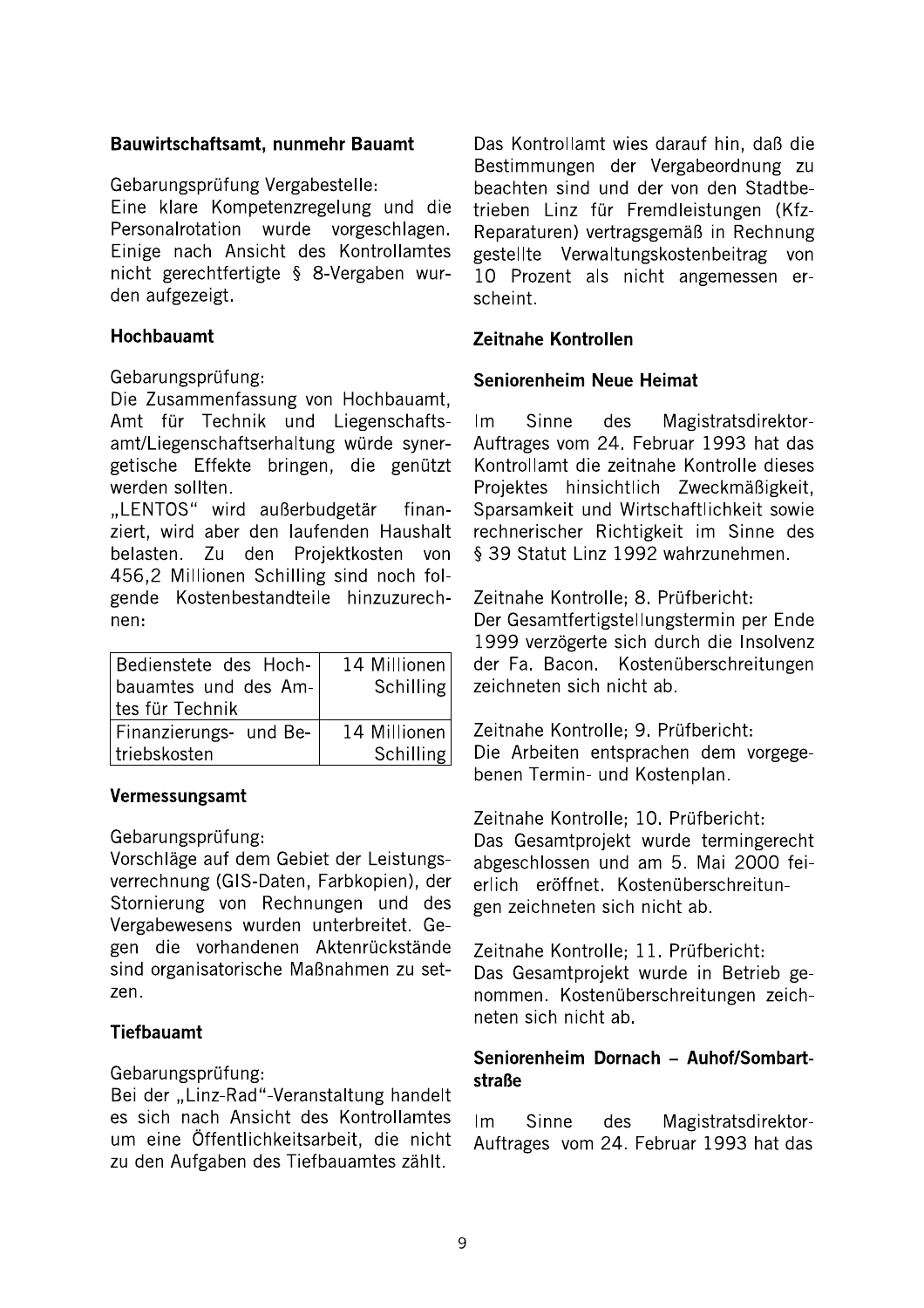Kontrollamt die zeitnahe Kontrolle dieses Projektes hinsichtlich Zweckmäßigkeit. Sparsamkeit und Wirtschaftlichkeit sowie rechnerischer Richtigkeit im Sinne des § 39 Statut Linz 1992 wahrzunehmen.

Zeitnahe Kontrolle; 9. Prüfbericht: Alle Leistungen wurden fristgerecht erledigt. sodass die Eröffnung am 12. November 1999 stattfinden konnte.

Zeitnahe Kontrolle: 10. Prüfbericht: Eine Kostenüberschreitung zeichnete sich nicht ab.

## **Revitalisierung Altes Rathaus**

Gemäß Gemeinderatsbeschluss vom 21. Mai 1992 hat das Kontrollamt die zeitnahe Kontrolle für das Projekt Revitalisierung Altes Rathaus im Sinne des § 39 Statut Linz 1992 auf Zweckmäßigkeit, Sparsamkeit, Wirtschaftlichkeit und rechnerische Richtigkeit wahrzunehmen.

Zeitnahe Kontrolle: 14. Prüfbericht: Restarbeiten ergeben sich im Bereich der Häuser am Pfarrplatz 16 und 18 sowie im Haus Pfarrplatz 17. Kostenüberschreitungen zeichneten sich nicht ab.

Zeitnahe Kontrolle; 15. Prüfbericht:

Die Kostenanalyse läßt Einsparungen in Höhe von ca. 8 Millionen Schilling. erwarten.

# Um- und Neubau AKh

Gemäß Prüfungsauftrag des Bürgermeisters vom 17. Juni 1981 führt das Kontrollamt eine zeitnahe Kontrolle des Umund Neubaues des AKh durch. Es handelt sich dabei um eine nachgängige, externe Kontrolle, welche lediglich Empfehlungen abzugeben vermag.

Laut Absprache mit den Stadtbetrieben Linz (SBL) bezieht sich die Kontrolltätig-

keit auf die Prüfung der Einhaltung des Raum- und Funktionsprogramms und auf die Vergabeprüfung unmittelbar nach Beschlussfassung durch die SBL.

Zeitnahe Kontrolle; 49. Prüfbericht: Die Bauabwicklung erfolgte plangemäß.

Zeitnahe Kontrolle: 50. Prüfbericht: Die Bauabwicklung entsprach dem Terminplan.

Zeitnahe Kontrolle: 51. Prüfbericht: Die Bauabwicklung entsprach dem Termin- und Kostenplan.

## **Mehrzweck- und Sporthalle**

Aufgrund einer Übereinkunft zwischen dem Bürgermeister von Linz und dem Landeshauptmann von Oberösterreich wurde mit Schreiben des Magistratsdirektors vom 15. Juni 2000 das Kontrollamt/Stadtrechnungshof mit der zeitnahen, "begleitenden" Kontrolle dieses Bauvorhabens beauftragt.

Zeitnahe Kontrolle; 1. Prüfbericht: Über den eingeschlagenen Abwicklungsmodus und den Planungsstand wurde berichtet.

Zeitnahe Kontrolle; 2. Prüfbericht: Der Kostenrahmen und die Termine werden voraussichtlich eingehalten werden.

# Tech-Center Linz - Winterhafen

Mit Schreiben vom 4. April 2000 wurde von Seiten der Geschäftsführung des Tech Center um eine zeitnahe Kontrolle durch das Kontrollamt/Stadtrechnungshof ersucht. Diesem Ersuchen wurde durch den Bürgermeister entsprochen. Die primäre Kontrolle liegt beim Baumanagement der Stadtbetriebe Linz.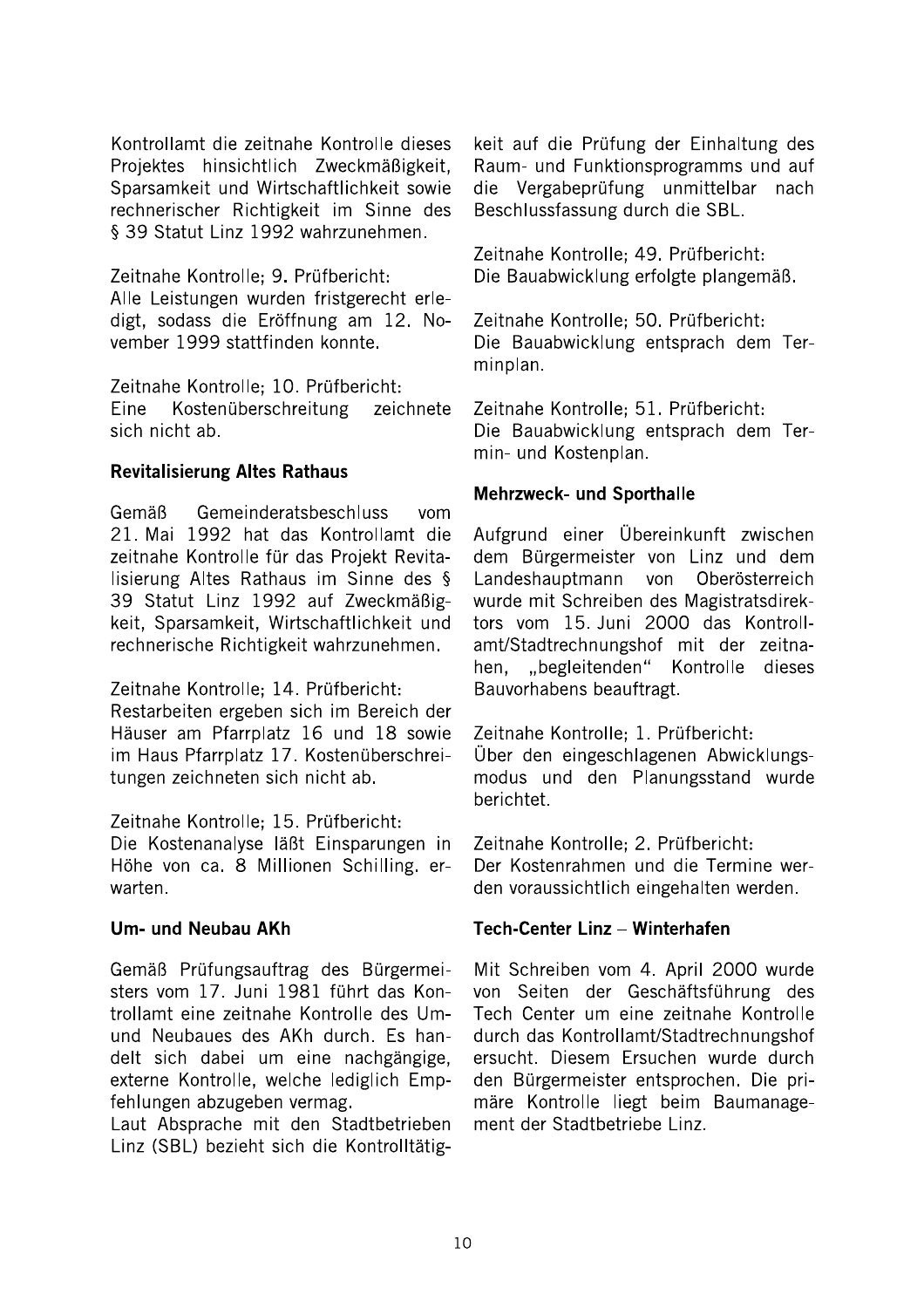## Zeitnahe Kontrolle: 1. Prüfbericht:

Über den Planungsstand und die ersten Vergaben wurde berichtet. Derzeit sind geringfügige Kostenüberschreitungen festzustellen.

## **Externe Prüfungen**

## Design Center Linz BetriebsgesmbH

## Gebarungsprüfung:

Eine Steigerung des Personalaufwandes und der Überstunden mußte festgestellt werden. Empfohlen wurde der Abschluß einer Dienstzeitvereinbarung nach dem **Muster** der Linzer Veranstaltungsges.m.b.H. (LIVA) und die Einführung von Vergaberichtlinien in sinngemäßer Anwendung der Vergabeordnung.

# **Linzer Hochschulfonds**

Überprüfung der widmungsgemäßen Verwendung der Subventionen im Jahr 1999.

Diese Prüfung wird abwechselnd mit dem Landesrechnungshof durchgeführt.

Der Zuschussbedarf 1999 beträgt 4,16 Millionen Schilling. Die Voranschlagsansätze werden generell sehr vorsichtig und hoch dotiert.

## Ars electronica Center Linz BetriebsgesmbH

Gebarungsprüfung:

Die Personalkosten inklusive freier Mitarbeiter stiegen von 10 Millionen Schilling (1996) auf 25 Millionen Schilling (Wirtschaftsplan 2000). Die monatliche Besucheranzahl ging von 10.800 (1. Halbjahr 1997) auf 6.600 (per November 1999) zurück. Verbesserungen auf dem Gebiet des Vergabewesens wurden empfohlen.

## Nahverkehr-Errichtungs-GesmbH

Prüfung des Jahresabschlusses 1999:

Diese Prüfung wird im Einvernehmen mit dem Land Oberösterreich abwechselnd mit dem Landesrechnungshof durchgeführt.

Die Subventionen der Stadt Linz und des Landes Oberösterreich gingen von 1998 auf 1999 von je 2,2 Millionen Schilling auf je 1,75 Millionen Schilling zurück. Die Budgetunterschreitungen der Jahre 1997 bis 1999 werden zu höheren Projektausgaben in den Jahren 2001 bis 2003 führen.

# **Linzer Tiergarten**

Bürgermeister-Auftrag Gemäß vom 15. September 2000 hat sich der Stadtrechnungshof bis auf weiteres mit der zeitnahen und begleitenden Kontrolle des Linzer Tiergartens zu befassen.

Zeitnahe und. begleitende Kontrolle; 1. Prüfbericht:

Die Diensteinteilung ist so zu gestalten. daß im Rahmen der Normalarbeitszeit keine Überstunden mehr anfallen. Der Stadtrechnungshof mußte feststellen. daß innerhalb von drei Monaten bereits rund 100 Arbeitsstunden fehlten.

Die finanzielle Lage des Vereins kann erst nach Vorlage eines Rechnungsabschlusses, eines Budgets sowie einer Investitionsübersicht beurteilt werden.

Ordnungsgemäße Mitarbeiterkarteien. Dienst- und Fahrtenbücher sind zu führen.

## Prüfungserfolge: "Kontrolle zahlt sich  $a$ us"

Bei betriebs-(erwerbs-)wirtschaftlicher Betrachtung können die aktuellen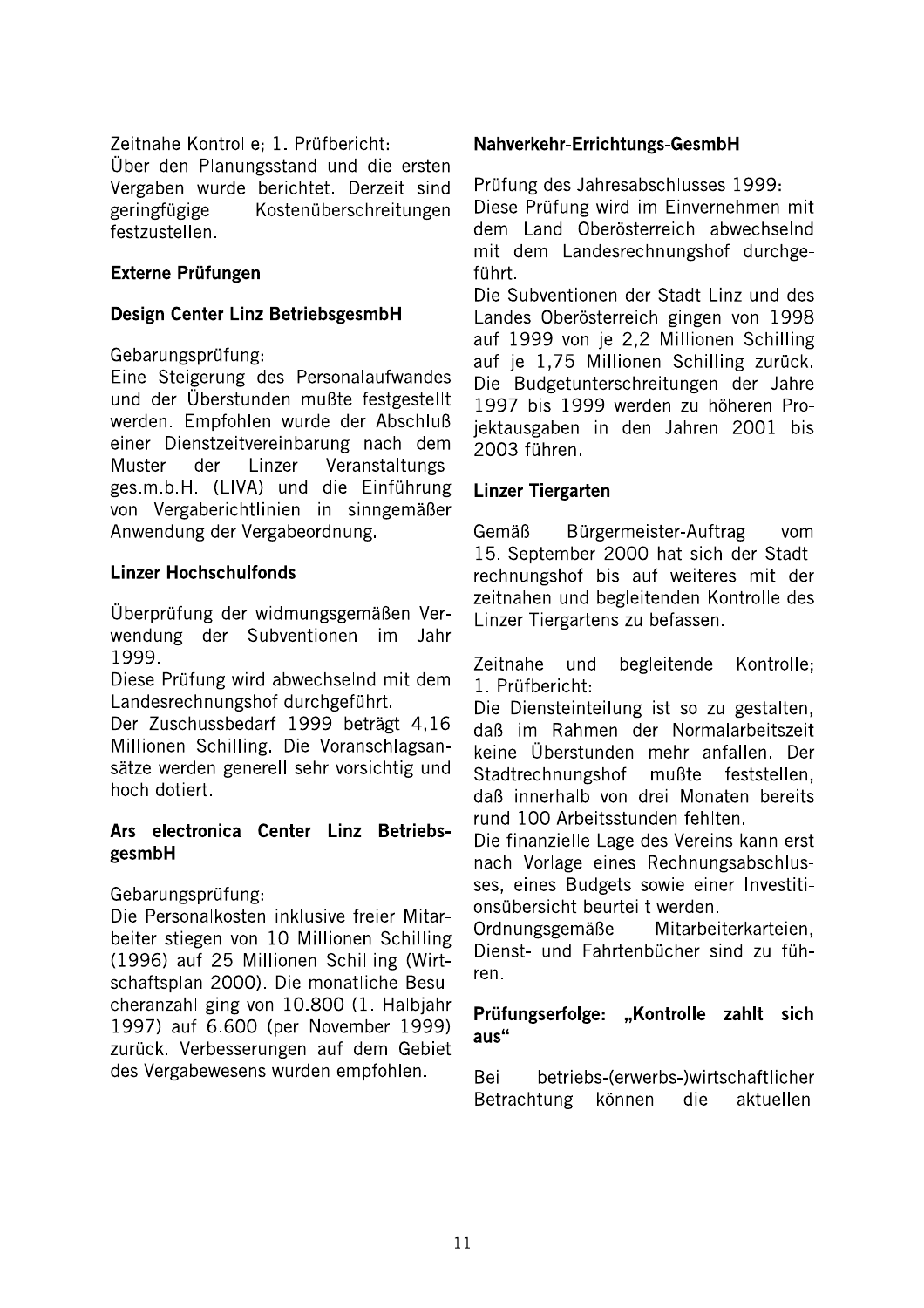Jahreskosten des Kontrollamtes-Stadtrechnungshofes den einzelnen Nutzengrößen gegenübergestellt werden.

Tatsache ist, dass die öffentliche Finanzkontrolle einen äußerst wichtigen Effizienzfaktor und ein unentbehrliches Konkurrenzsurrogat darstellt.

#### Kosten/Nutzen-Verhältnis

Kontrollnutzen: 21,966 Mio. S p.a. 5,605 Mio. S p.a. Kontrollkosten: (im langjährigen Durchschnitt)  $S$  21,966 : 5,605 3,92

| Kosten-Nutzen-Verhältnis (in S 1.000,--) |        |  |
|------------------------------------------|--------|--|
| Kosten                                   | 5.605  |  |
|                                          |        |  |
| einmalige Nutzen                         | 2.193  |  |
| jährlich wiederkehrende Nutzen           | 17.373 |  |
| Nutzen der zeitnahen Kontrolle           | 2.400  |  |
| Gesamtnutzen                             | 21.966 |  |
| prophylaktischer Nutzen                  | 43.932 |  |



#### **Zusammenfassung**

Bei seiner Arbeit muss das Kontrollamt ständig eine Interessen- und Meinungsvielfalt der Politik, der geprüften und mitbeteiligten Dienststellen, der betroffe-

nen Bediensteten, der Lieferfirmen und der Gemeindebürger berücksichtigen. In diesem Zusammenhang wird darauf hingewiesen, dass das Kontrollamt nur Emp-

Kontrolle zahlt sich aus: Sie erfüllt eine wichtige gemeinwirtschaftliche, volkswirtschaftliche und öffentliche Funktion!